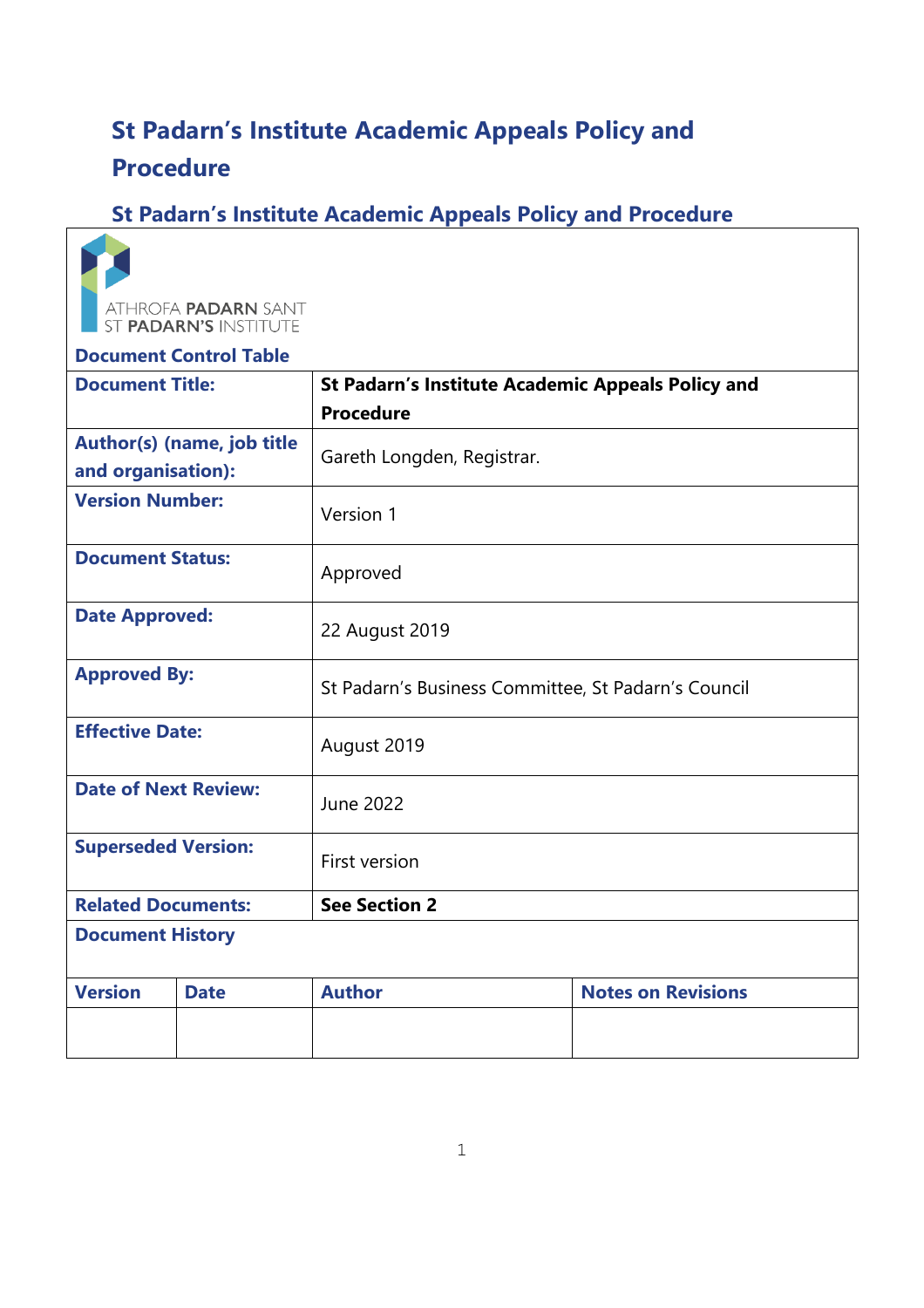## **1. Contents of Policy**

- 1. Contents of Policy
- 2. Policy Framework
- 3. Introduction
- 4. Principles of Policy
- 5. Appealing about a Module Mark
- 6. Notification of Outcome of appeal
- 7. Appeals to External Bodies
- 8. Appeals Process Monitoring
- 9. Other Regulations
- 10. Responsibilities, Policy Approval and Review
- 11. Policy Communication

## **2. Policy Framework**

This policy has been developed in accordance with the following regulations, policies and procedures. This list is not exhaustive:

- St Padarn's Institute Programme Handbooks
- University of Wales, Trinity Saint David Academic Quality Handbook
- Cardiff University Academic Regulations Handbook
- St Padarn's Institute Learning Support Policy
- St Padarn's Institute Marking and Moderation Policy
- St Padarn's Institute Equality and Diversity Policy
- St Padarn's Institute Data Protection Policy
- QAA UK Quality Code for Higher Education Advice and Guidance: Concerns, complaints, and appeals.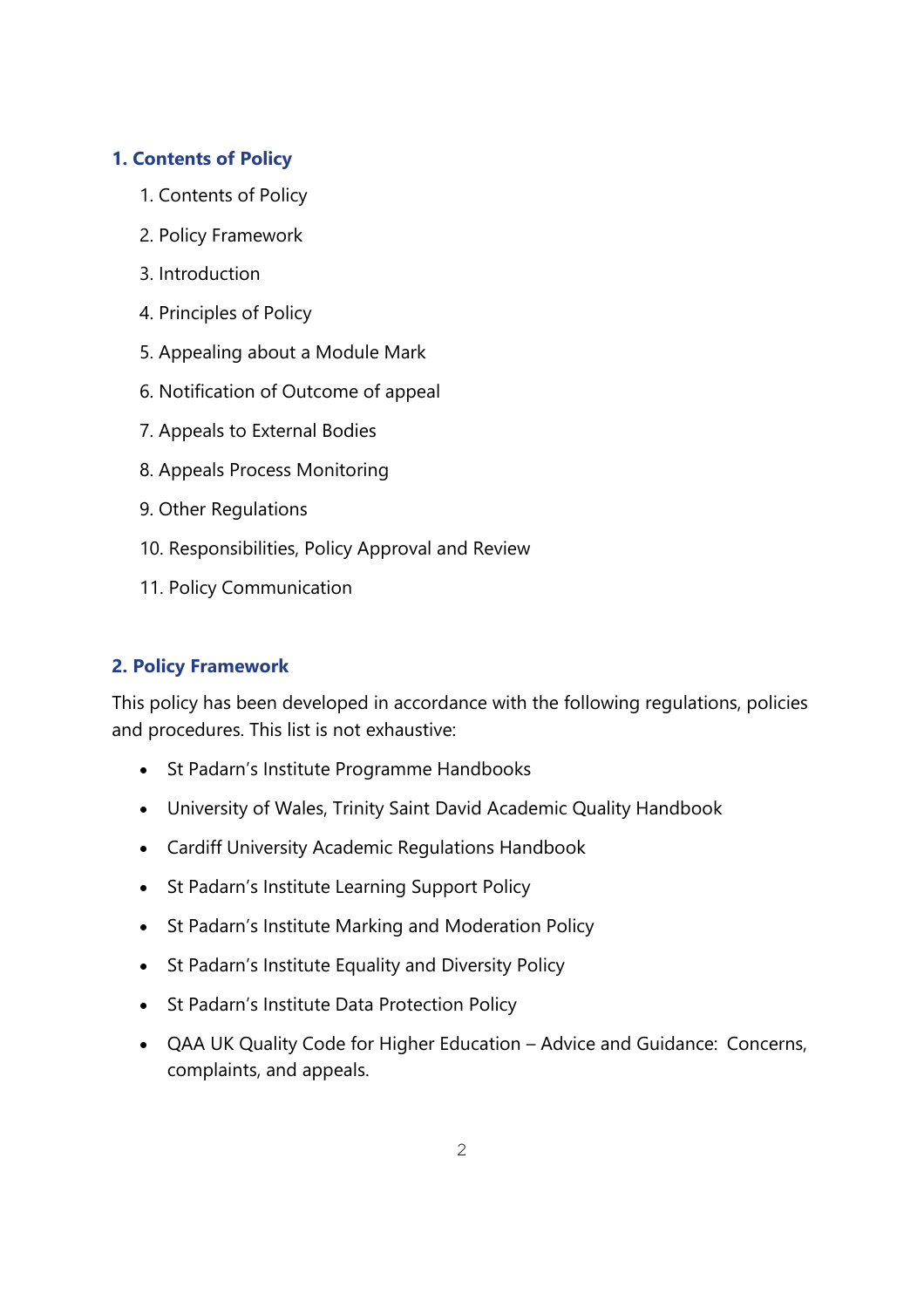#### **3. Introduction**

- **3.1** The aim of the Academic Appeals process is to provide you with a mechanism for appealing against what you consider to be an unfair procedure in assessment.
- **3.2** An academic appeal is defined as *"A request for a review of a decision of an academic body charged with making decisions on learner progress, assessment and awards." <sup>1</sup>* It only relates to the outcome of learners' progression, an assessment, examination or award, and not to dissatisfaction with their administration.

Please note that you may not appeal simply because you do not agree with the marker's academic judgement.

#### **4. Principles of Policy**

- **4.1** We aim to respond to any enquiry or appeal confidentially, fairly and promptly and in accordance with the Institute's Equality and Diversity Policy. Staff aim to be courteous to the complainant, responding positively and, wherever possible, offering constructive solutions.
- **4.2** All appeals will be managed in a sensitive way and with due regard to data protection issues. Whilst it is understood that complainants may wish some evidence (e.g. a witness statement or medical evidence) to remain confidential, this may not always be possible without hampering a thorough investigation of the facts. In these circumstances the Institute will discuss with the complainant the best way to approach the submission of evidence.
- **4.3** Parties to an investigation will be offered support by their Personal Tutor. Parties may also choose to be accompanied by, or represented at any meetings by, a supportive friend. This must be someone independent of the circumstances that gave rise to the meeting and therefore not be the person offering them pastoral support through the process.
- **4.4** A detailed record will be kept of all formal investigations, appeals or reviews.
- **4.5** The processing of the formal appeal and any subsequent review should take no longer than 30 calendar days. This requires the learner to meet any deadlines for the submission of material.
- **4.6** Appeals involving more than one issue may, in some cases, require the resolution of one issue before dealing with another. This may necessitate having a discussion with the complainant regarding the best way to resolve the whole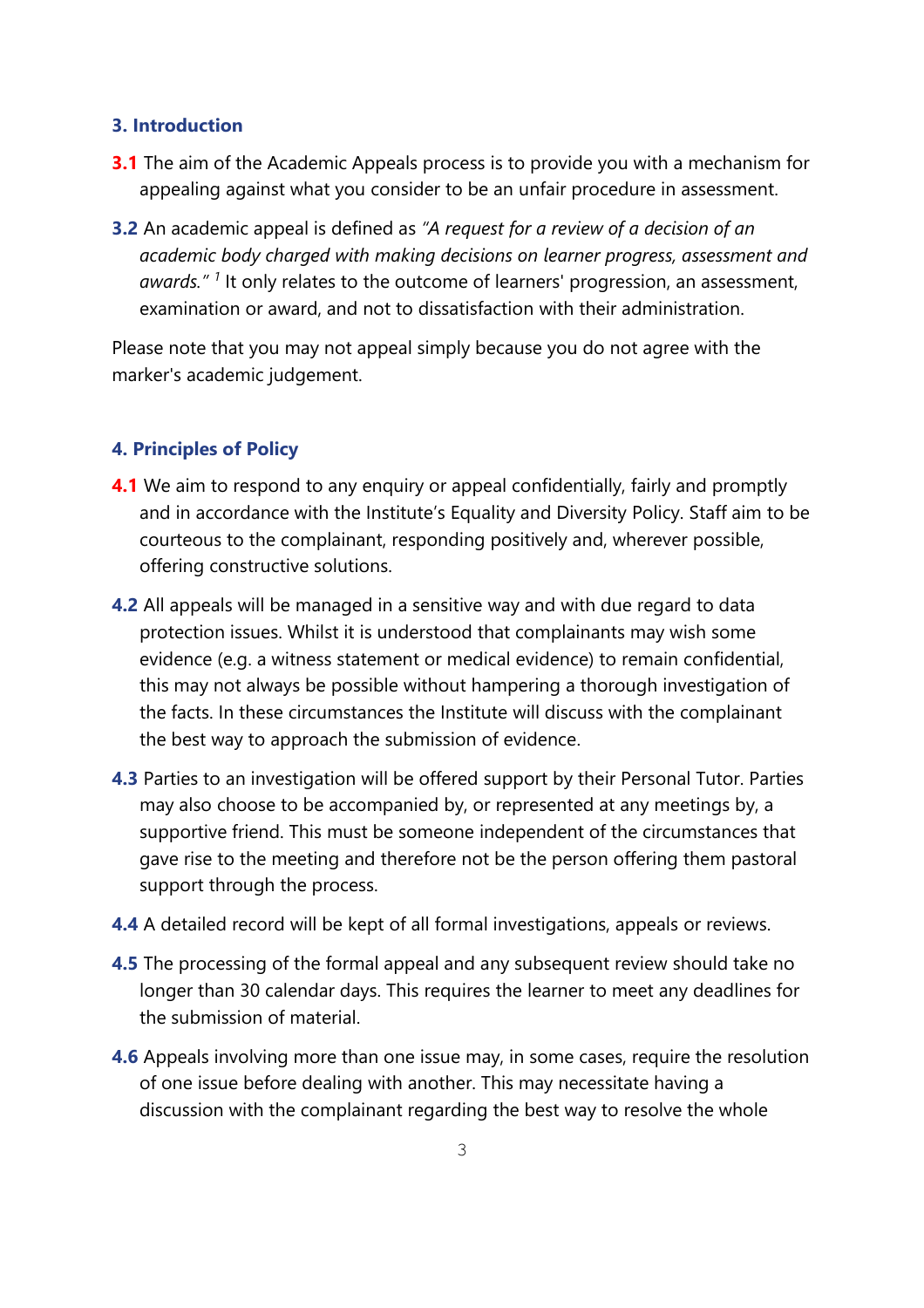situation satisfactorily.

- **4.7** The complainant will always be informed, in writing, of the outcome of an investigation or appeal and with reasons given for the decision which has been reached. The complainant will be informed at the same time of any further appeal processes which may still be available to them.
- **4.8** Any review will be heard by someone who was not involved in the original investigation and will occur according to the timescales given. You will be informed if there is going to be any unavoidable delay.
- **4.9** No-one will be disadvantaged by making an appeal.
- **4.10** The appeal may be withdrawn without prejudice at any time during the process. The Institute must be informed in writing.

## **5. Appealing about a Module Mark**

### **5.1 Grounds for Appeal**

You can appeal only on the following grounds:

- **5.1.1** That there has been an arithmetical or other factual error in the published results.
- **5.1.2** That, the Examining Board failed to take appropriate action to implement an Extenuating Circumstances decision or the University was unaware of extenuating circumstances which adversely affected the learner's performance (and there is independent evidence to show compelling reasons why the University was not made aware of these circumstances in a timely manner).
- **5.1.3** That there were defects or irregularities in the conduct of the assessments or in written advice relating thereto of such a nature as to create reasonable possibility that the result may have been different had they not occurred.
- **5.1.4** Appeals which are made on any grounds other than those listed above (including those which question the academic judgement of examiners) shall not be admissible.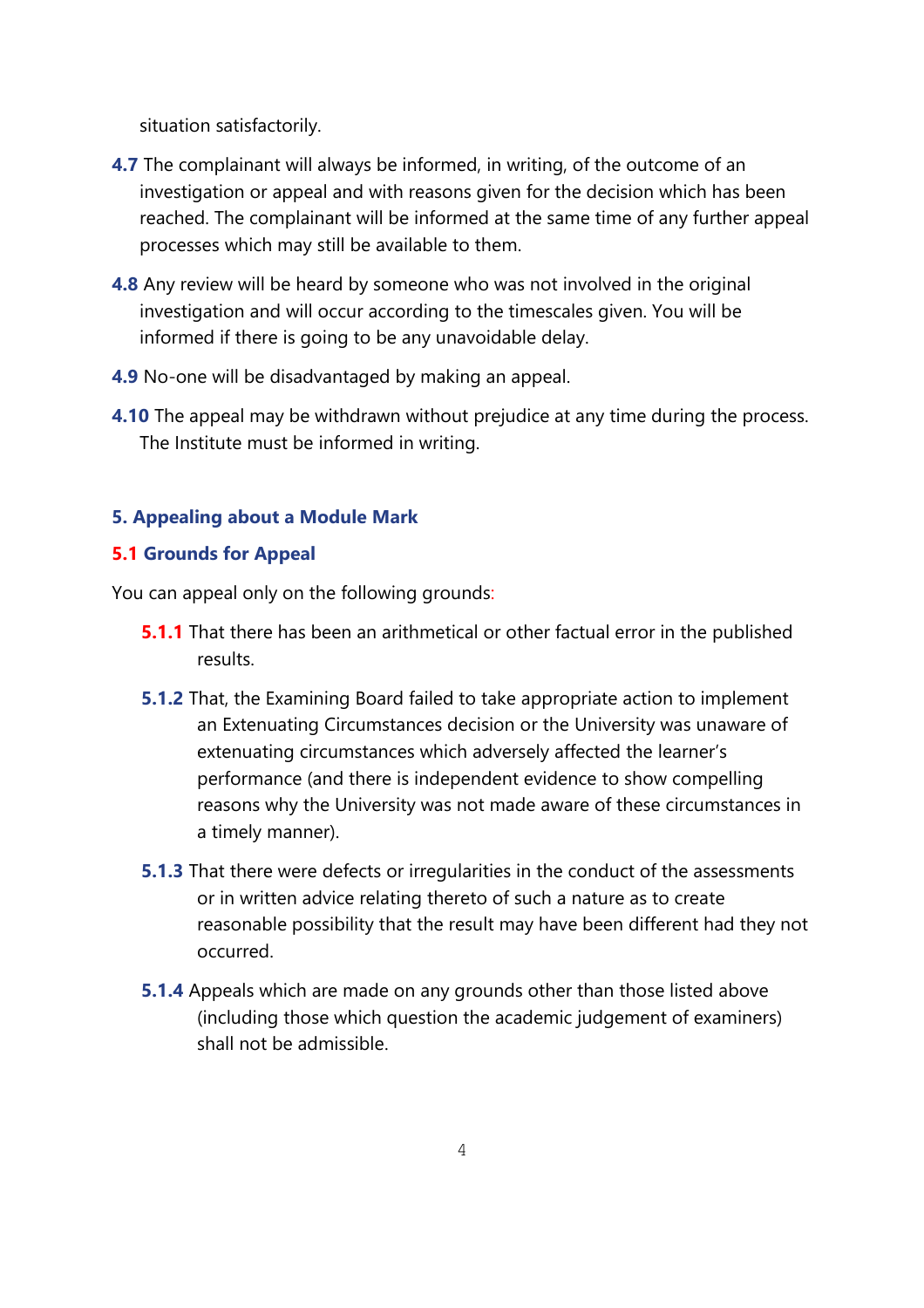## **5.2 Inadmissible Reasons for Appeal**

- **5.2.1** An appeal against a module mark cannot be made simply because you do not agree with the mark awarded (*academic grounds*).
- **5.2.2** An appeal cannot be made on the grounds of unawareness of the published assessment regulations (e.g. word count, submission deadline, etc).
- **5.2.3** Where you disagree with the conclusions reached by the committee which considered your submission of extenuating circumstances.

## **5.3 Process for Appealing about a Mark**

If you think that your appeal meets any of the admissible criteria, you can appeal by contacting, in the first instance, the Director of Operations at St Padarn's Institute.

The Director of Operations, or their nominee, will direct you to the correct forms and advise you of the process to make an appeal to the appropriate validating university.

- Appeals to Cardiff University should be made within 28 calendar days of the notification of the mark.
- Appeals to University of Wales, Trinity, Saint David should be made within 15 working days of the notification of the mark.

Appeals received after the above deadlines will be deemed to be out of time and may not be considered unless there is independent evidence to show compelling reasons as to why the appeal was not submitted in a timely manner.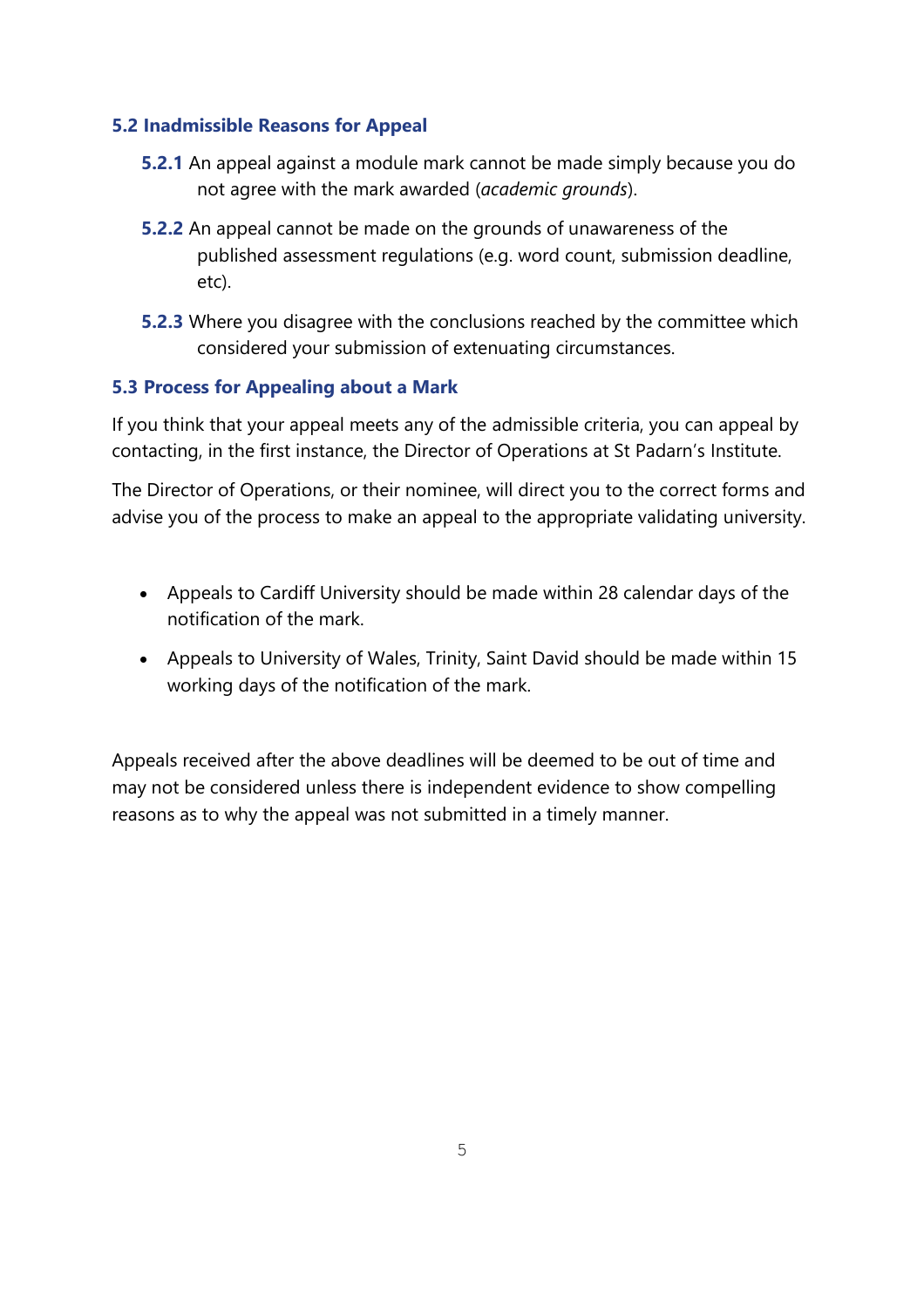#### **6. Notification of Outcome of Appeal**

The university will inform the applicant of the outcome of an appeal in writing.

On receipt of an Appeal Outcome Letter, if the appellant is not satisfied with the decision or remedy then there may be grounds to appeal to the university for the decision to be reviewed.

#### **7. Appeals to External Bodies**

**7.1** It will usually only be possible to appeal to an external body against the final decision if the university has either not followed its own procedures properly or it has not dealt with the appeal fairly.

**7.2** It is only possible to make an appeal to an external body after all the internal appeal and review procedures have been exhausted.

#### **7.3 Appealing to the Office of the Independent Adjudicator**

Once a learner has completed all the internal procedures in relation to an Academic Appeal, if still they remain dissatisfied with how the appeal was handled, they may be able to complain to the Office of the Independent Adjudicator for Higher Education (OIA) by contacting them at: [www.oiahe.org.uk. T](http://www.oiahe.org.uk/)he OIA was set up under the Higher Education Act 2004 to provide 'an independent learner complaint scheme'. All Higher Education Institutions in England and Wales are required to comply with the scheme, which is free to learners. However, the OIA can only consider unresolved complaints from learners in relation to Academic Appeals *after* the internal appeals and review procedure has been concluded. The time limit for bringing a complaint to the OIA is 12 months. The complaints which the OIA will consider include, but are not limited to:

- Academic Appeals
- Extenuating Circumstances
- Teaching and Facilities
- Accommodation
- Research supervision
- Welfare
- Discrimination (but see \* below)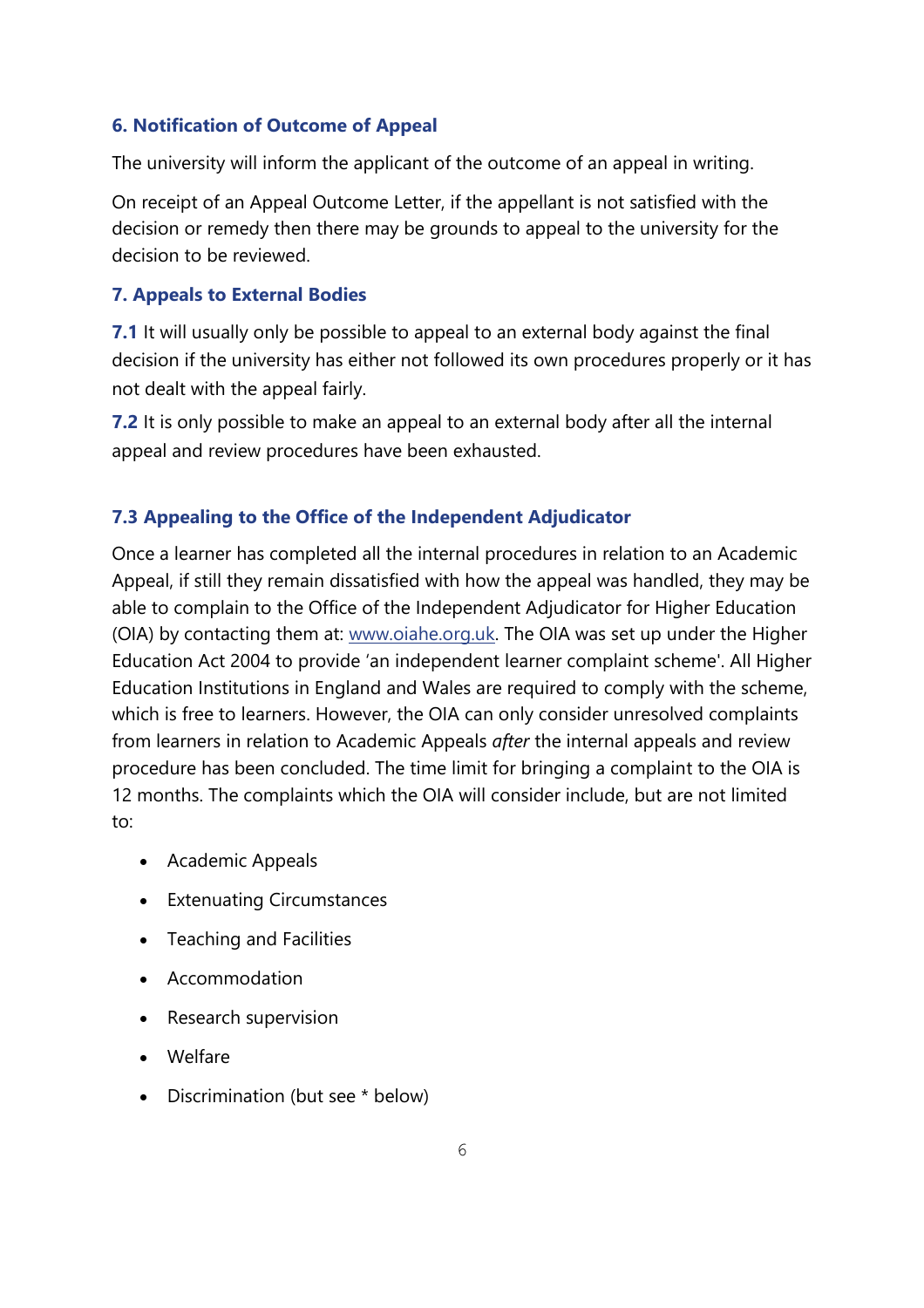- Bullying and harassment
- Placements
- Procedural irregularities
- Unfair practices

Disciplinary matters - including plagiarism\* In considering issues related to discrimination the OIA does not act as a court. It does not investigate or make legal findings in the same manner as a court. However, it is appropriate for the OIA to refer to the law and guidance on discrimination to form an opinion as to good practice and to decide whether the provider has acted fairly.

The OIA cannot consider complaints/appeals concerning:

- Admissions
- Academic judgement
- Matters which are already are or have been the subject of Court or Tribunal proceedings, unless the proceedings have been 'stayed' or adjourned.

In order to make an Academic appeal to the OIA, you will need to:

Request a 'Completion of Procedures Letter' from the University to submit with your appeal to the OIA. This must be requested within one month of your appeal being upheld. If your appeal is not upheld the completion of procedures letter will be issued automatically within 28 days of the completion of the internal processes. This letter can be requested from the university after the appeals procedure has been completed.

## **8. Appeals Process Monitoring**

The issues and outcomes of any appeals will be discussed within the Institute to monitor and ensure the effectiveness of the appeal, the quality of the learning experience, and the issue of confidence in the appeals processes.

## **9**. **Other Regulations**

- **9.1** Marks are awarded according to the Institute's 'Marking and Moderation Policy' which is found on the St Padarn's website [www.stpadarns.ac.uk](http://www.stpadarns.ac.uk/) and the VLE and the assessment policies of the awarding universities.
- **9.2** Academic appeals will be considered impartially. The Institute makes every effort,